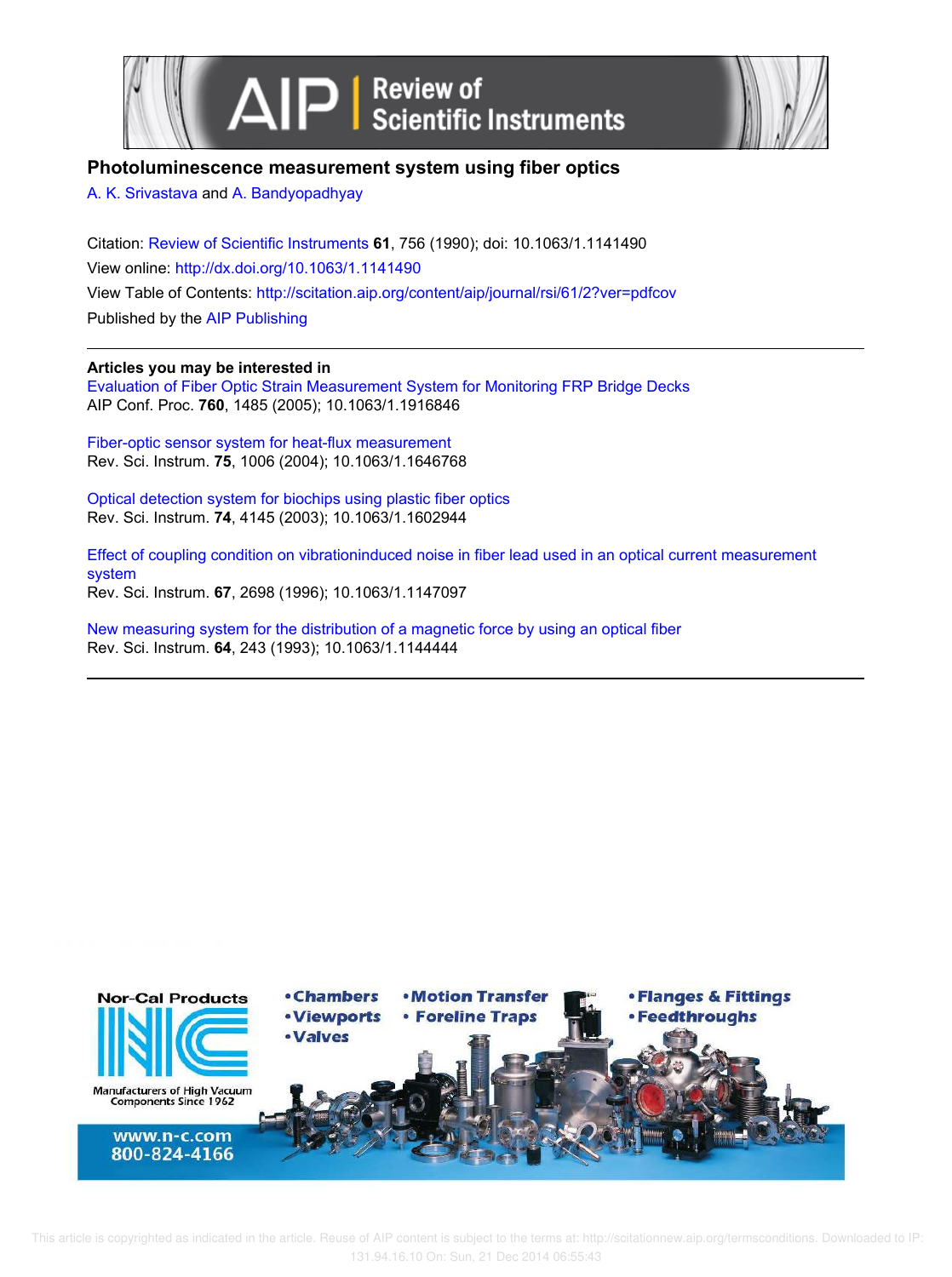# **Photoluminescence measurement system using fiber optics**

A. K. Srivastava

*Tata Institute a/Fundamental Research, Homi Bhabha Road, Bombay 400005, India* 

A. Bandyopadhyay

*Institute o/Radio Physics and Electronics, Calcutta University,* 92 *A. P.* C. *Road, Calcutta 700009, India*  (Received 28 June 1989; accepted forpubIication 25 September 1989)

We describe a novel photoluminescence measurement apparatus which incorporates an optical fiber for carrying both the excitation beam and the luminescence from the sample. The advantages of the optical fiber makes the system very versatile and suitable for sensitive measurements. The collection efficiency of the setup is demonstrated to be the same as that of a conventional setup. Several photoluminescence spectra of III-V compounds recorded using the apparatus are also included to demonstrate its applicability over a wide wavelength range ( $0.8-2.0 \,\mu\text{m}$ ).

### **INTRODUCTION**

Photoluminescence is a very widely used technique for optical characterization of semiconductors.<sup>1</sup> In a conventional measurement setup, the sample is excited by a laser and the luminescence from the sample is collected by a lens and the spectral analysis is done using a monochromator. A vailability of high quality silica fiber having very low transmission loss in the wavelength range  $0.5-2.0 \,\mu m$ , has made a strong impact on optical instrumentation. In addition to the high transparency of the fiber, its ability to carry the optical signals in and out of cryogenic apparatus dispenses with the need of optical windows for low temperature studies. Recently, cathodoluminescence<sup>2</sup> and photoluminescence<sup>3</sup> spectrometers based on optical fiber, have been reported. In the photoluminescence apparatus reported by Whalen *et ai.,3* the excitation laser beam and the luminescence emitted from the sample are transmitted through the same fiber. The excitation beam is coupled to one of the four ends of a directional coupler and half of the intensity reaches the sample which is placed at one of the remaining three ports of the coupler. The luminescence emitted by the sample is collected by the same port and half of this intensity arrives at one of the remaining two ports and is fed to a monochromator for spectral analysis. While the measurement system has many advantages including high collection efficiency and ease of operation, it suffers from two drawbacks: (i) the luminescence intensity available for measurement corresponds to only a quarter of the power launched in the excitation port and (ii) strong wavelength dependence of the transmission through the directional coupler requires the measured spectra to be corrected. We demonstrate a novel design for the photoluminescence measurement system which overcomes the above drawbacks. The collection efficiency of the setup, using a microlensed fiber, is shown to be nearly the same as that of a conventional instrument with  $f/1.0$  collection optics, where the sample is placed at the focus of the collecting lens. This combined with the advantages of fiber optics, like the ability to carry an optical signal in and out of environments like low or high temperatures, high magnetic field etc., make the apparatus very versatile and suitable for high sensitivity measurements. We have used this spectrometer to obtain photoluminescence spectra of several III-V compounds both at room temperature and liquid nitrogen temperature.

#### I. **EXPERIMENTAL APPARATUS**

A schematic diagram of the experimental setup is shown in Fig. 1. A 4 mW Helium-Neon laser is used as the excitation source. The excitation beam is passed through an optical chopper and a laser line filter (LF) which selects the 632.8 nm line. After the line filter, the laser beam (1.5-2.0 mm diam) falls on a small ( $2 \times 2$  mm) mirror (M) which deflects it along the axis of a lens  $(L1)$ . The lens is 25 mm in diameter and it has a focal length of 30 mm. The beam is focused onto a cleaved multimode fiber end (core diameter  $50 \mu$ m). To facilitate proper alignment and focusing, the fiber is attached to an x-y-z translator. The laser power available on the other end of the fiber is about 2 mW which is consistent with the losses due to the line filter, mirror reflectivity and reflections at the lens and fiber ends. The other end of the fiber is either cleaved or microlensed. The microlensing is achieved by etching the fiber end in hydrofluoric acid and fire polishing. This end of the fiber is also attached to an  $x-y-z$  translator for controlled variation of its position with respect to the sample. The sample is attached to a metal block inside a liquid nitrogen dewar. The luminescence emitted from the sample is collected by the fiber end and is transmitted, The luminescence exiting from the other end of the fiber diverges in a cone governed by the numerical aperture  $(NA = 0.2)$  of the fiber. The luminescence is collimated to nearly 12 mm diam beam by the lens (Ll). A small fraction  $(\simeq 3\%)$  of the luminescence is obscured by the mirror (M). A second lens (L2) having a focal length of 63 mm focuses the beam onto the input slit of a monochromator. The  $f/\#$ of lens L2 is matched with that of the concave mirror (4.7) inside the monochromator. The luminescence is detected by either a silicon or a liquid nitrogen cooled germanium detector depending upon the sample. Conventional phase sensitive detection technique using a lock-in amplifier is employed to measure the signal. The data can be recorded either by a strip chart recorder or by an IBM compatible PCXT interfaced to the lock-in amplifier and monochromator driver/indexer.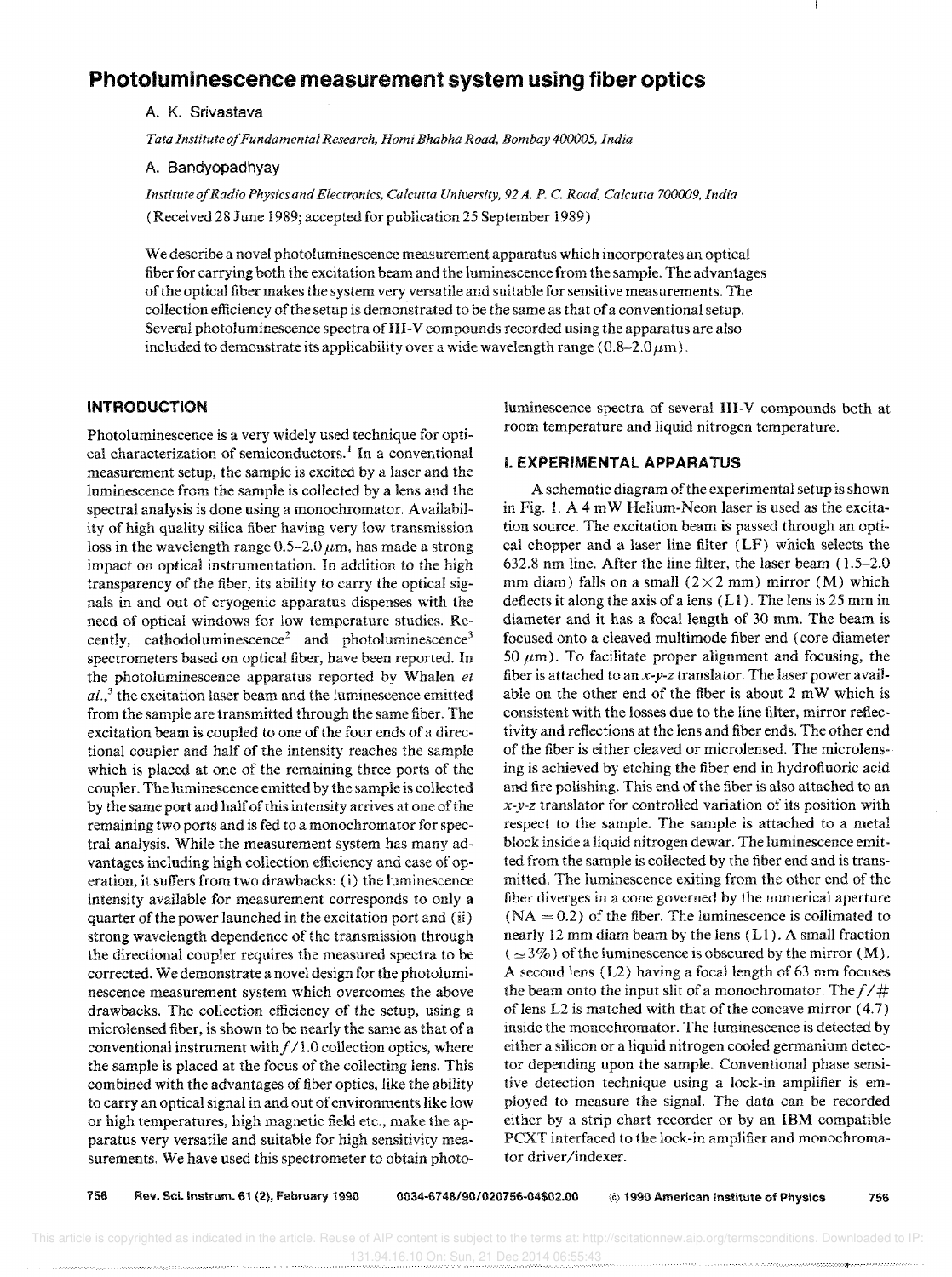



### II. RESULTS

The luminescence spectrum recorded using the above described system for GaAs:Zn ( $p = 7 \times 10^{17}$  cm<sup>-3</sup>) at room temperature is shown in Fig. 2. The fiber is cleaved and it is placed butt against the sample. The measured intensity of luminescence is nearly 3-4 times smaller than that recorded in a conventional measurement system with F No. 1 collection optics<sup>4</sup> and using identical excitation power. On making a microlens at the sample end of the fiber, the collected luminescence intensity increases by a factor of 3.3 (as compared to cleaved fiber case). The enhancement in the luminescence intensity in the case of the microlensed fiber is due to the reduction in the excitation spot size and the efficient collection of luminescence by the microlens. The effect of microlensing is shown in Fig. 3 where the luminescence intensity for GaAs sample at peak wavelength (0.90  $\mu$ m) is plotted as a function of distance Z between the sample and the fiber end. For a plain cleaved fiber, the luminescence intensity monotonically reduces as a function of the distance. For two microlensed fibers having different radii of curvature  $(R)$ ,<sup>5</sup> the intensity goes through a maximum at a distance corresponding to the focal length of the microlens. The maximum in the intensity occurs at a larger distance for a micro-



ed using the novel setup and a silicon detector.

757 Rev. Scl.lnstrum., Vol. 61, No.2, February 1990

lens having a larger radius of curvature. Moreover, the laser beam diverges after the focal plane of the lens. The divergence is larger for a lens with a smaller focal length. The effect of this divergence is also evident from the  $Z$  dependence of luminescence. After the focal plane, the luminescence intensity decays sharply with distance for the lensed fibers. The sharpness of decay is larger for the smaller focal length microlens. The maximum intensity (3.3 times that of the cleaved fiber) was recorded for the smaller focal length lens. For comparison, the PL intensity for the same GaAs sample recorded at peak wavelength ( $0.90 \,\mu$ m) in a conventional setup using identical excitation power is also indicated in Fig. 3. The signal recorded using a microlensed fiber with sample at its focal plane is essentially the same as that obtained in the conventional system.

Figure 4 shows the PL spectra of undoped InP ( $n = 2$ - $3 \times 10^{16}$  cm<sup>-3</sup>) at room temperature and liquid nitrogen temperature. At low temperatures, the emission due to residual Zn acceptor is clearly seen (at  $0.90 \mu m$ ) in addition to the band-to-band emission (at 0.88  $\mu$ m). The LO phonon replica of the band-to-acceptor transition is also clearly seen (at  $0.93 \mu$ m). Figure 5 shows the luminescence spectrum of an undoped GaSb sample ( $p = 2 \times 10^{17}$  cm<sup>-3</sup>) at 77 K, recorded using a liquid nitrogen cooled Ge detector. Here again, a well resolved acceptor peak (at  $1.58 \,\mu\text{m}$ ) is visible in addition to the band-edge luminescence peak (at  $1.55 \mu m$ ). The fiber used in both cases is microlensed and the intensity of luminescence is similar to that recorded in a conventional system. This clearly demonstrates the ability of the system to measure longer wavelength luminescence. For our fiber which has a loss of 2 dB/km at 1.8  $\mu$ m, we expect that the measurement system should work up to well beyond 2  $\mu$ m wavelength without noticeable transmission loss. For longer wavelength measurements, however, strong absorption peaks of water vapor and carbon dioxide would require that the entire luminescence beam path, in conventional setup, be purged with dry nitrogen. With the availability of fluoride glass fiber having low transmission loss in the mid infrared

#### Photoluminescence 757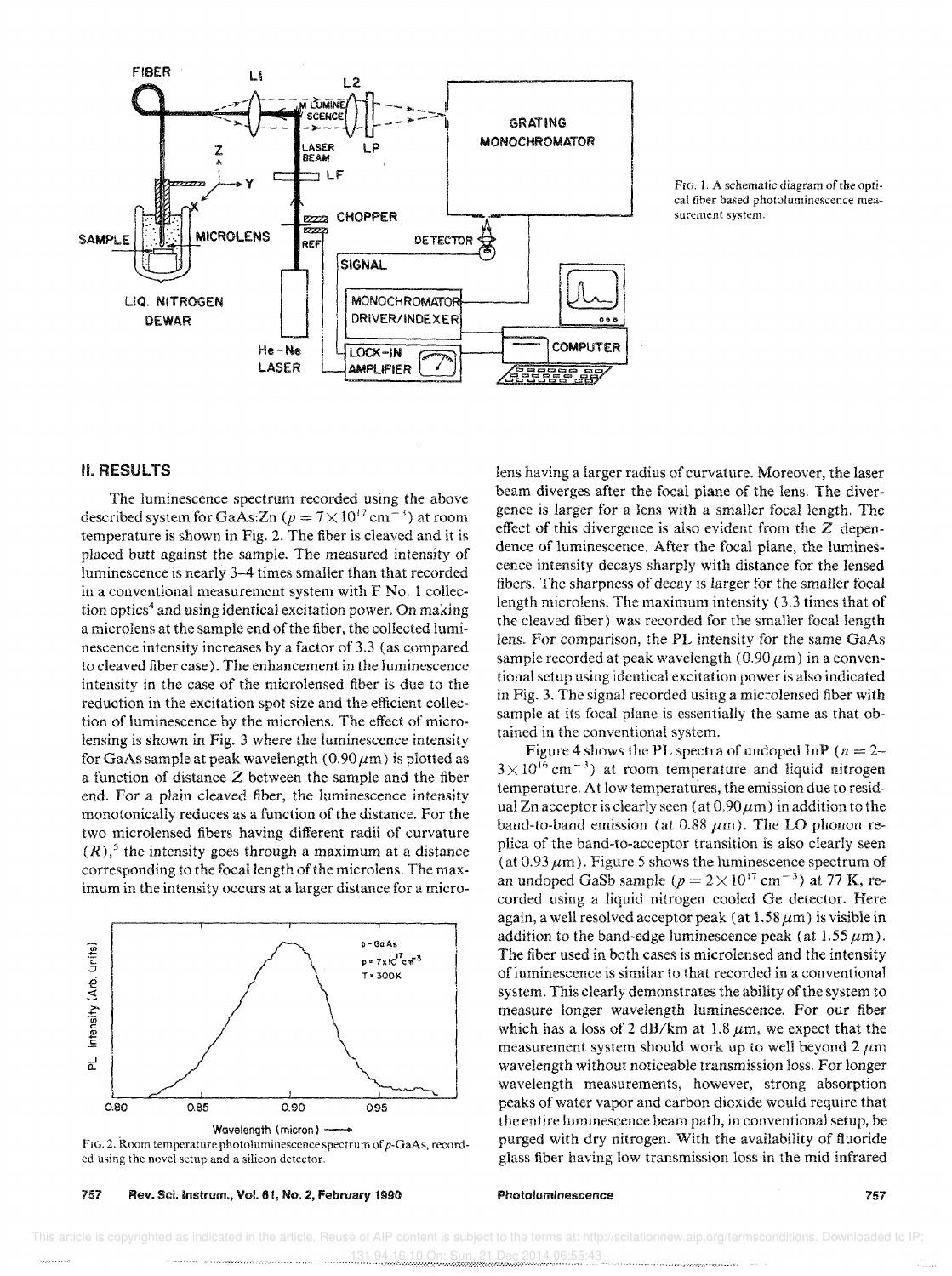



 $(2-5 \mu m)$  wavelength range, the above measurement system can be easily extended for longer wavelength studies.

The system can be very easily adapted for measurements at very low or high temperatures or under high magnetic

fields. Unlike a conventional system, there is no vacuum chamber required for housing the samples. This allows a large throughput for measurements and is very useful in industrial environments.



FIG. 4. Photoluminescence spectrum of undoped InP at room temperature and liquid nitrogen temperature, recorded using the novel setup and a silicon detector.

This article is copyrighted as indicated in the article. Reuse of AIP content is subject to the terms at: http://scitationnew.aip.org/termsconditions. Downloaded to IP 131.94.16.10 On: Sun, 21 Dec 2014 06:55